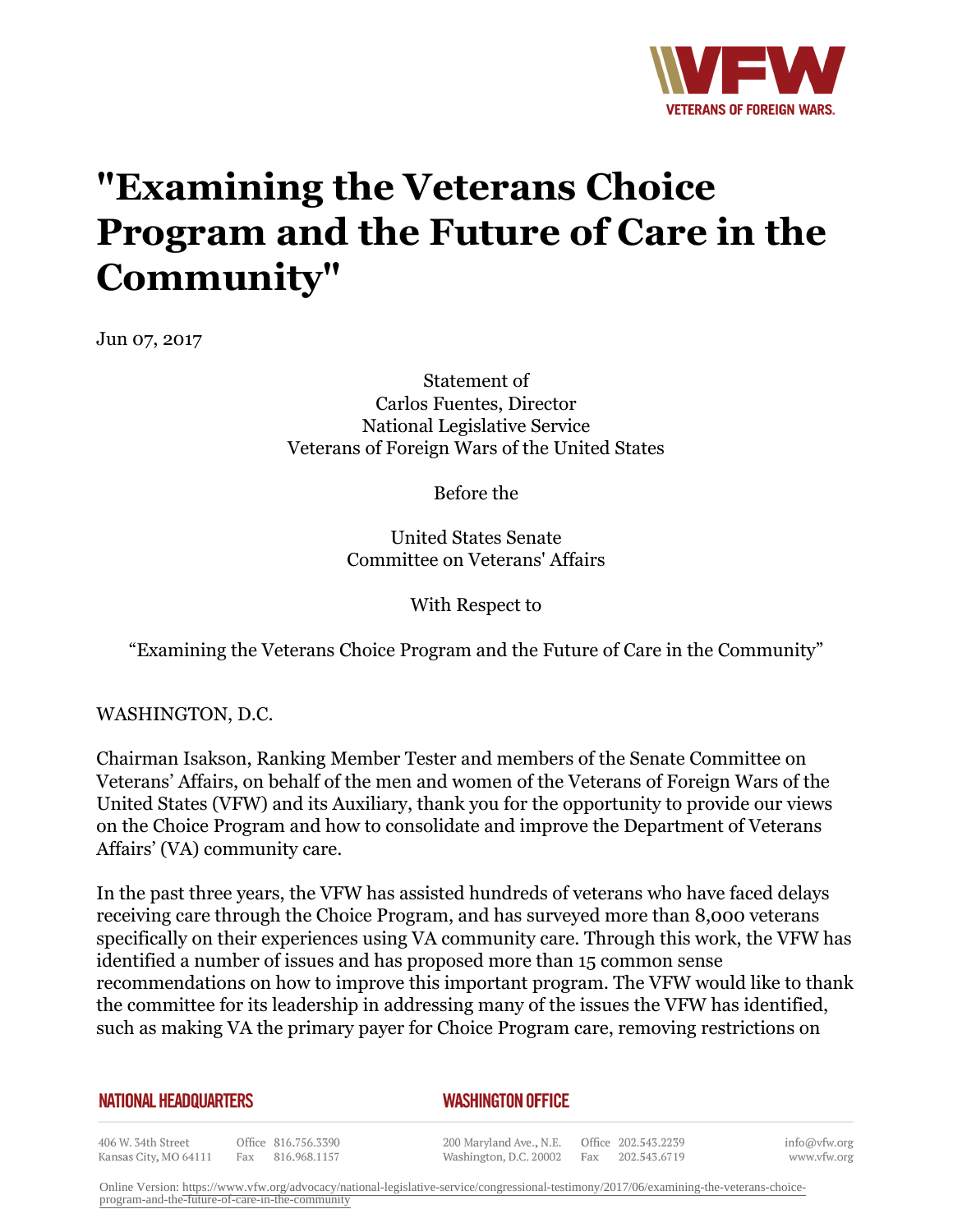when VA is able to share medical records with Choice providers, making clinical necessity the trigger for community care, and recalculating how mileage is measured to account for how humans drive, not how birds fly.

The VFW must also commend VA and the third party administers for their willingness to work with us to address issues veterans encounter when obtaining care through the Choice Program. VA has made more than 70 modifications to the Choice Program's contract to address many of the pitfalls that have plagued the program, such as allowing the contractors to conduct outbound calls when they have the proper authorization to begin the scheduling process.

However, the Choice Program continues to face several challenges that must be addressed. That is why the VFW is very concerned that the Administration has requested to make the Choice Program a permanent mandatory program. The VFW believes this program must be improved and consolidated with other VA community care programs, but we oppose making it a continuing it as a mandatory program. VA's medical care accounts are under discretionary spending and subject to sequestration budget caps. Having the Choice Program as the only VA health care program not subject to spending caps could lead to a gradual erosion of the VA health care system.

The biggest issue that the VFW hears from veterans who use the program is the breakdown of communication between VA, the third party administrators, Choice providers and veterans. This breakdown has a significant impact on the care veterans receive. The VFW has heard from too many veterans that they were sent to the wrong doctor because VA and the contractor could not figure out how to make certain the veteran sees the specialist that can provide the care the veteran needs. For example, veterans who need to receive the recently developed cure for Hepatitis C have been sent to hepatologists who cannot provide them the lifesaving medications they need.

The VFW has also heard from veterans that the breakdown in communication between VA, contractors and Choice providers often delays their care because their Choice doctors do not receive authorization to provide needed treatments. What is concerning is that veterans are left to piece together the entire story or else they do not receive the care they need; or they are left to pay for the care out of pocket because their Choice doctors performed treatments that are beyond the scope of the Choice authorization.

VA has taken a number of steps to address this breakdown in communication. It is in the process of implementing a new authorization management system to eliminate the confusion regarding which provider veterans need to see. It has also worked with TriWest Healthcare Alliance and Health Net, Inc. to have contractors co-located with VA community care staff at VA medical facilities to address and issues in approving secondary authorizations or ensuring veterans are sent to the right doctors. The VFW has received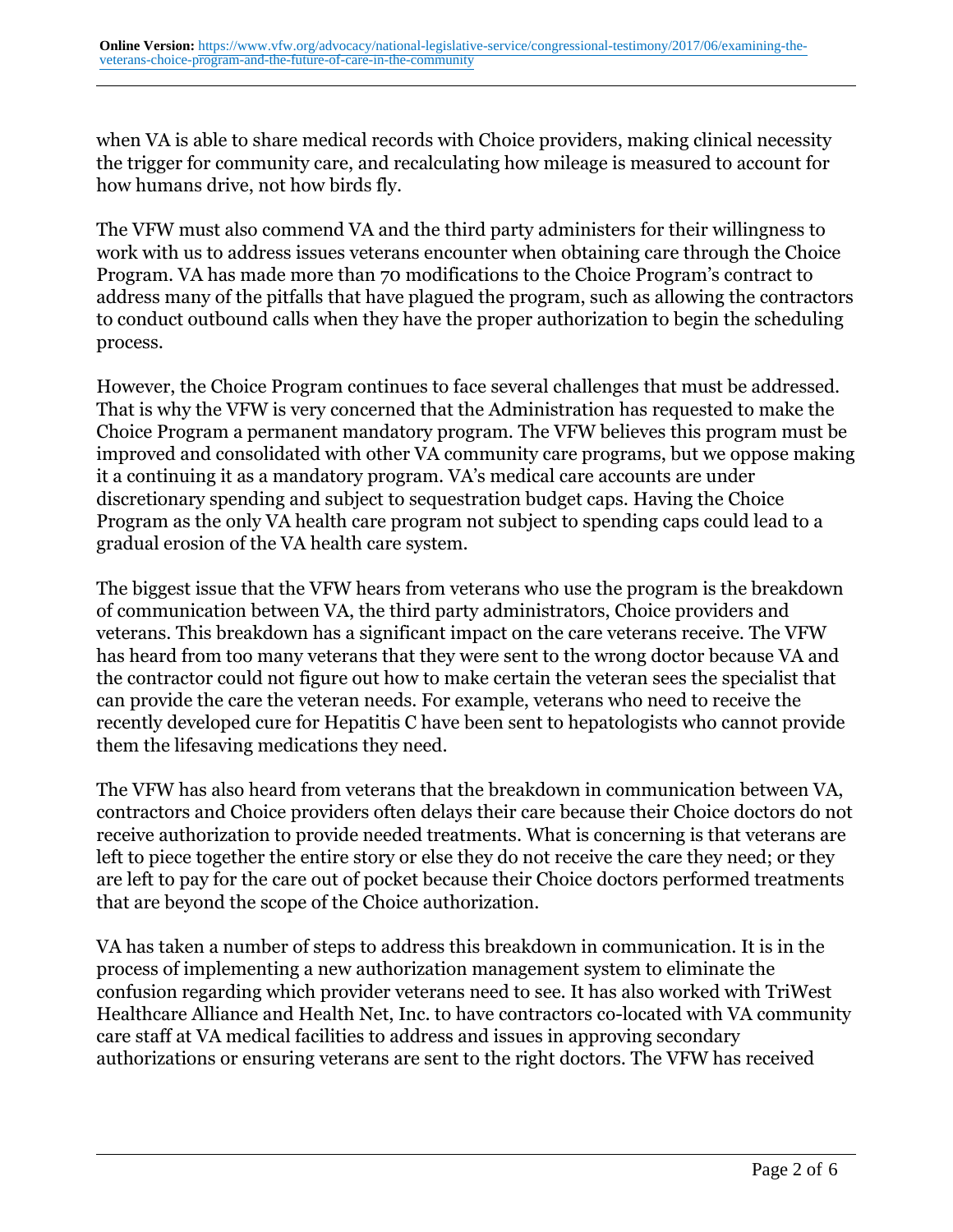good feedback from VA employees and veterans at facilities with co-located VA and contract staff.

However, the underlying issue that causes this breakdown in communication is the fact that TriWest and Health Net are required to maintain their own systems to track Choice casework. VA transmits information to them instead of granting the contactors access to VA systems or using the same systems, which would eliminate the need to transmit data and documents between VA and the third party administrators. To avoid having to go through a third party when scheduling Choice Program appointments, VA has proposed to have its community care staff resume responsibilities for all the scheduling, which they have done in the past and continue to do under other community care programs.

The VFW supports utilizing VA community care staff to schedule Choice Program appointments when possible, but it is unreasonable to expect VA to be able to staff up enough to keep pace with the expanded use of the Choice Program. For that reason, the VFW recommends VA build on its co-located staff model and rely on contracted staff to support VA's community care staff when demand for Choice Program care spikes. To ensure veterans are not negatively impacted when they are rolled over to contract staff, VA must ensure the contracted staff has access to the same systems as VA community care staff.

As the VFW has highlighted in our two Choice Program reports, which can be found on our VA health care watch website, www.vfw.org/vawatch, the eligibility criteria for the Choice Program must also be reformed. The VFW firmly believes that VA must reevaluate how it measures wait times. In the VFW's most recent VA health care report, only 67 percent of veterans indicated they had obtained a VA appointment within 30 days, which is significantly less than the 93 percent VA reported in its most recent access report. This is because the way VA measures wait times is not aligned with the realities of scheduling a health care appointment.

VA uses a metric called the preferred date to measure the difference between when a veteran would like to be seen and when they are given an appointment. However, this completely ignores and fails to account for the full length of time a veteran waits for care. For example, when veterans call to schedule an appointment they are asked when they prefer to be seen. The first question they logically ask is, "When is the next available appointment?" If VA's scheduling system does not preclude them from doing so, schedulers have the ability to input the medical facility's next available appointment as the veteran's preferred date –– essentially zeroing out the wait time. VA must correct its wait time metric to more accurately reflect how long veterans wait for their care.

However, VA's wait time measurement must not be used as an eligibility criterion for the Choice Program. While the VFW agrees that using a clinically indicated date to determine eligibility is the right approach, we do not believe Congress or VA should dictate how long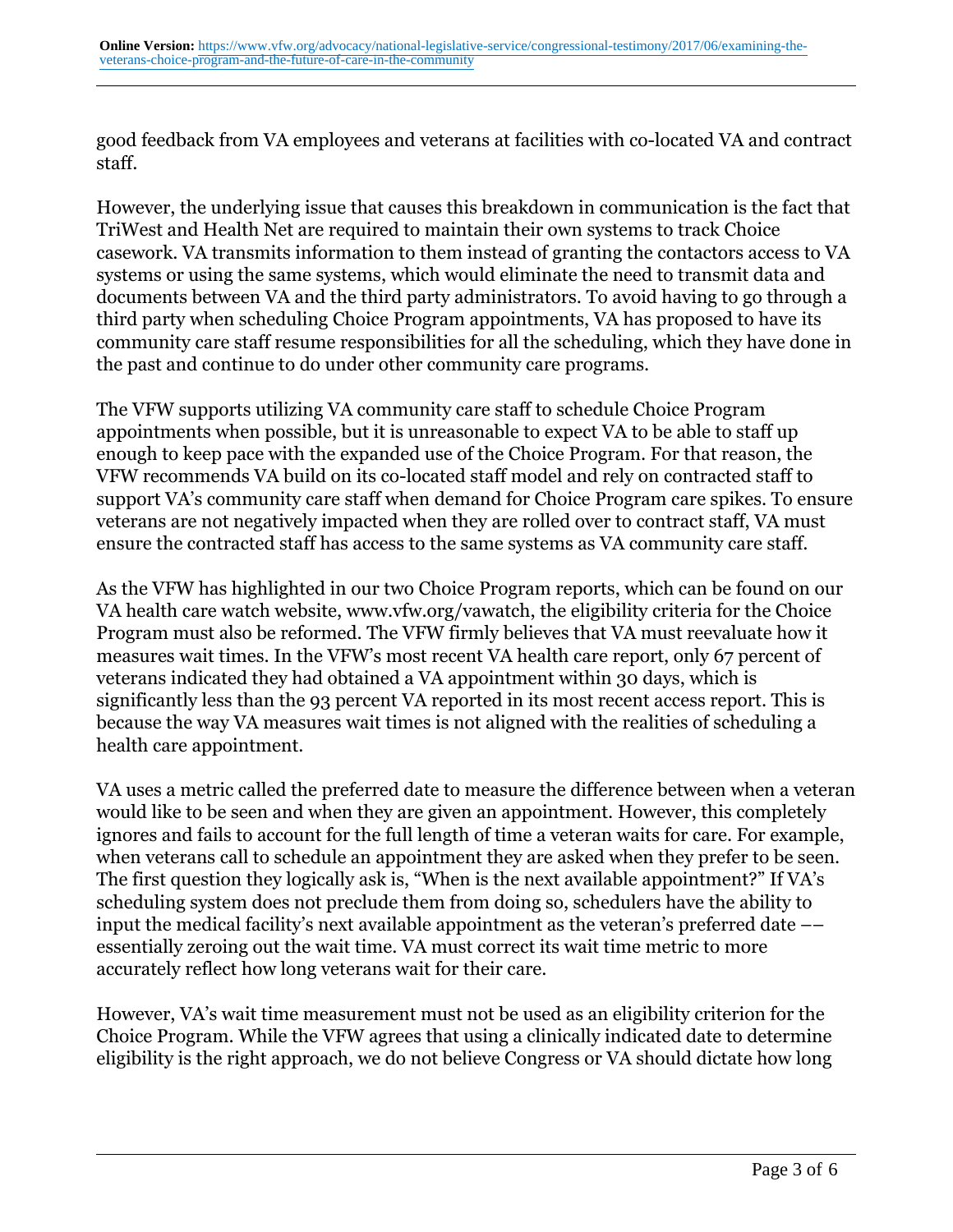veterans must wait before receiving care from community care providers. Arbitrary thresholds such as 30-days or 40-miles do not reflect the health care landscape of our country. Veterans may not need to be seen within 30 days for appointments such as routine checkups. Likewise, such arbitrary thresholds do not account for veterans with urgent medical needs for which they need to be seen before 30 days, or veterans who suffer from disabilities which prevent them from traveling 40 miles.

A recent independent assessment on VA access standards by the Institute of Medicine (IOM) was unable to find a national standard for access similar to the Choice Program's 40 mile and 30-day standards. Instead of focusing on set mileage or days, IOM found that industry best practices focus on clinical need and the interaction between clinicians and their patients. That is why Congress should not dictate eligibility for community care with arbitrary or federally regulated access standards, such as 30-days or 40-miles. When and where a veteran needs to be seen is a clinical decision made between a veteran and his or her doctor.

Several ideas have been proposed to replace the 30-day and 40-mile eligibility criteria for the Choice Program. Several members of Congress have suggested that veterans should be free to choose between VA and community care providers whenever they want and every time they seek care. While this proposal may sound enticing, it is unsustainable because of cost and the VFW would vehemently oppose any proposal to pass that cost onto veterans. This choose your own adventure approach to health care also leads to veterans receiving fragmented health care that the Commission on Care determined leads to lower health care outcomes and endangers patient safety. Veterans deserve the highest quality health care possible, not fragmented care that fails to meet their health care needs.

Other proposals have focused on allowing a certain segment of the veteran population or veterans who are in certain circumstances to openly choose whether to receive care from VA or community care providers. The VFW believes what is important is that veterans receive the care that fits their clinical needs and care that accommodates their preferences. This is best achieved by empowering veterans to have a discussion with their care teams every time they need an appointment.

When scheduling veterans for medical appointments, whether it is with VA or a community care provider, VA must take into account veterans' clinical needs and personal preferences. If a veteran has an urgent care need that must be met within a 48 hours, that veteran must be seen within 48 hours. Additionally, VA must take measures to meet veterans' preferences when seeking care. For example, a male veteran who was sexually assaulted by a male may want to seek care from a female provider. VA should not have to interrogate veterans every time a veteran needs care, but it must give veterans the opportunity to discuss their preferences.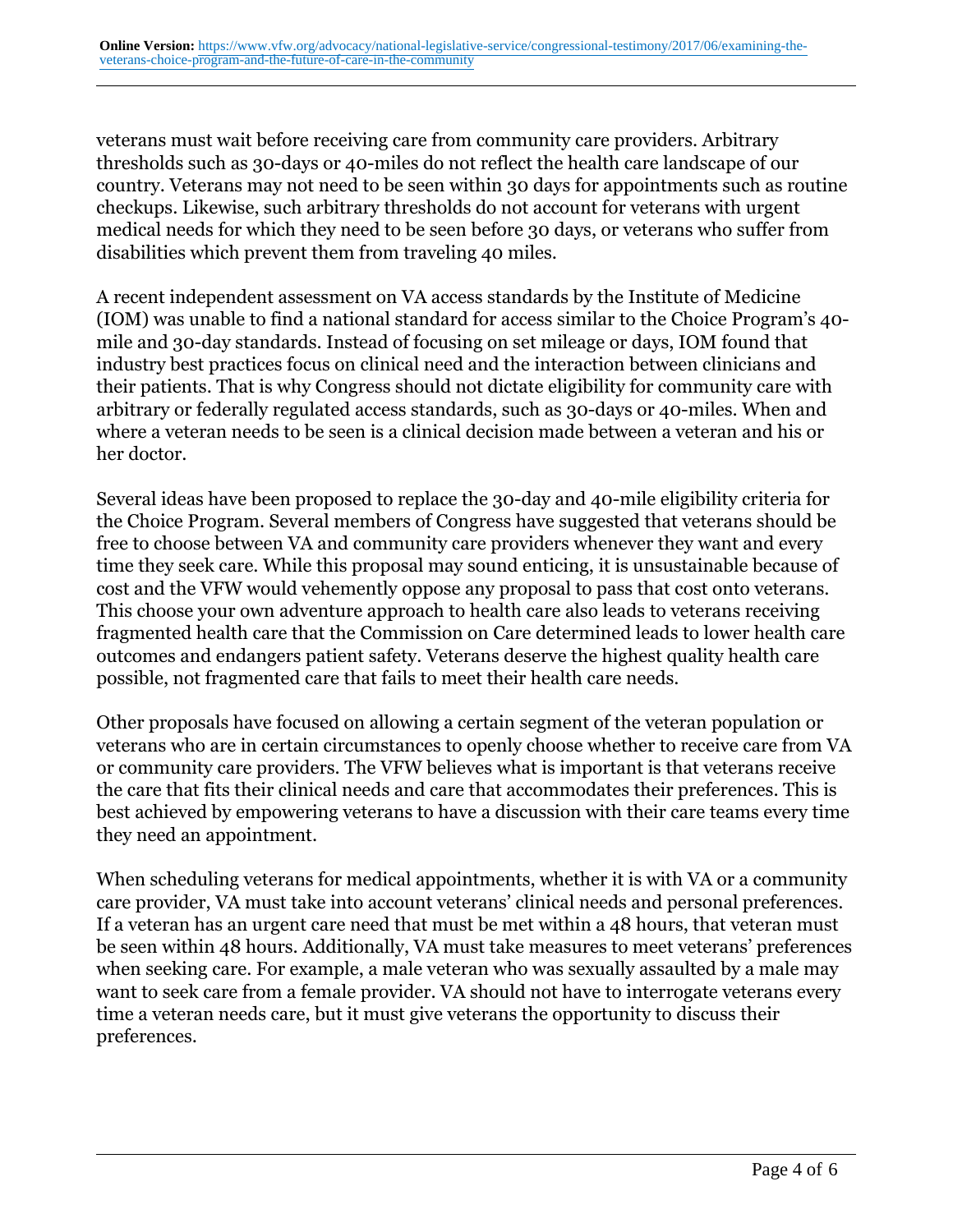This would also require VA care coordinators to be able to view the availability and characteristics of VA and community care providers. VA must invest in information technology systems that would allow it to compile appointment availability for community care and VA. Doing so would enable veterans to truly work with their care teams to determine what options are best for them.

Overall, Congress and VA must take the lessons learned from the Choice Program and other community care programs such as Project ARCH, Project HERO, and PC3, to create a single, sustainable community care program. The VFW and our Independent Budget partners have proposed a veteran centric framework for how to integrate community care into the VA health care system, which can be found at www.vfw.org/vawatch. VA has outlined its vision for consolidating its community care programs in a report it was required to send Congress under Public Law 114-41, the Surface Transportation and Veterans Health Care Choice Improvement Act of 2015. It is time for Congress to act to ensure VA is able to transform the way it provides community care.

In its consolidation report, VA requested authority to develop a nationwide system of urgent care at existing VA medical facilities, and to reimburse veterans for urgent care they receive from smaller urgent care clinics around the country to fill the gap between emergency care and traditional appointment-based outpatient care. Doing so would ensure veterans with acute medical conditions that require urgent attention, such as the flu, infections, or nonlife threatening injuries, do not wait days or weeks for a primary care appointment. Establishing urgent care would also curb the reliance on emergency rooms for nonemergent care, which is more expensive for veterans and VA. The VFW urges Congress to consider and swiftly pass legislation authorizing VA to reimburse veterans for using community urgent care clinics.

The VFW also urges Congress to swiftly pass provider agreement legislation. Authorizing VA to enter into non-federal acquisition regulation (FAR) based agreements with private sector providers, similar to agreements under Medicare, would ensure VA is able to quickly provide veterans with care when community care programs like the Choice Program are not able to provide the care.

Provider agreements are particularly important for VA's ability to provide long term care through community nursing homes. The majority of the homes who partner with VA do not have the staff, resources or expertise to navigate and comply with FAR requirements and have indicated they would end their partnerships with VA if required to bid for FAR contracts. In fact, VA's community nursing home program has lost 400 homes in the past two years and will continue to lose 200 homes per year without provider agreement authority. This means thousands of veterans are forced to leave the place they have called home for years simply because VA is not able to renew agreements with community nursing homes. Congress must end this injustice by quickly passing provider agreement legislation.